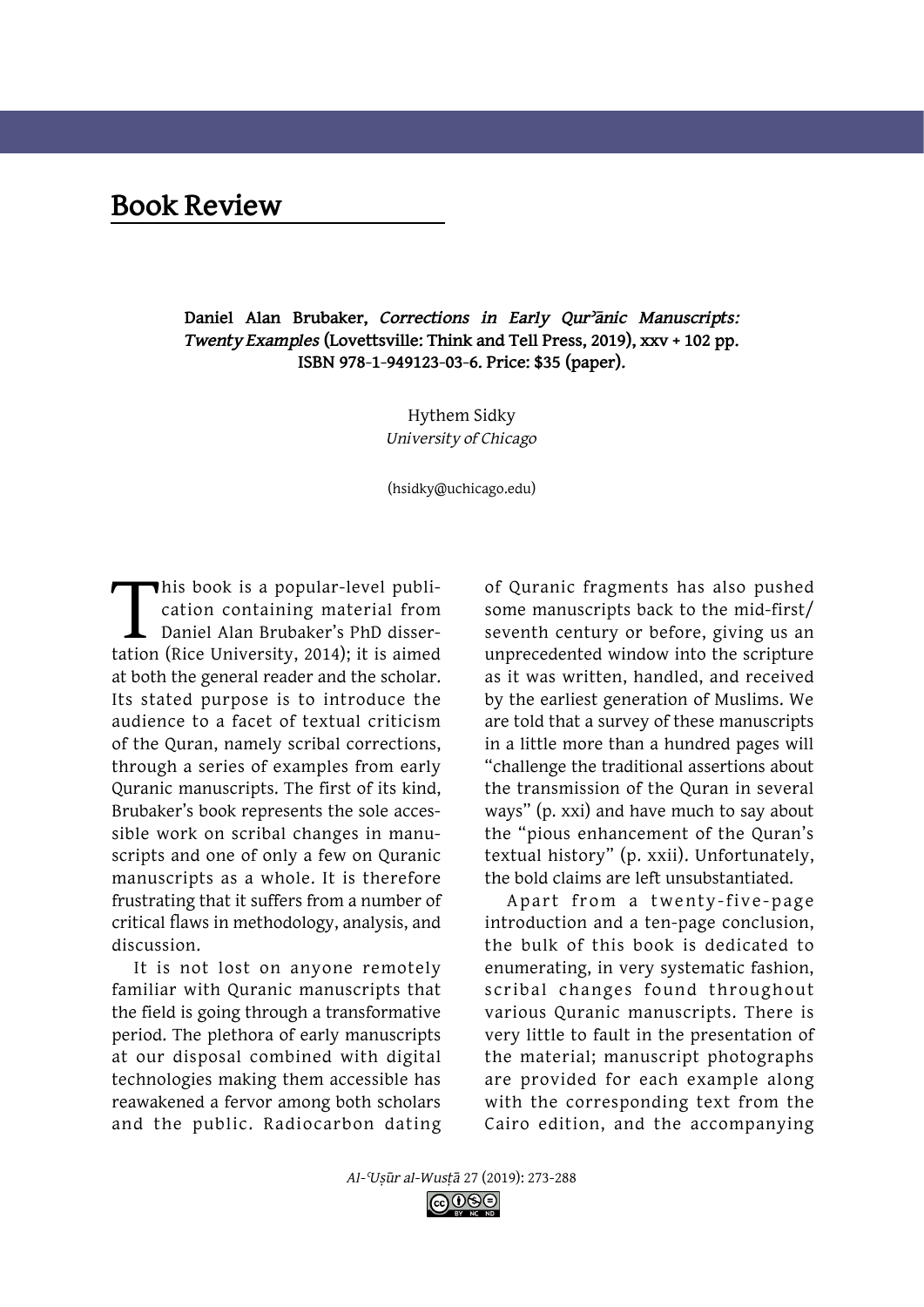descriptions focused on word and letter placement, ink color, and paleography are very thoughtful and easy to follow. The author also provides a material description of the change, precisely how the original or corrected text differs from the Cairo edition, and, in some instances, an explanation of the change in meaning. The inclusion of useful "trivia" for most of the featured manuscripts, such as the folkloric attribution of the Topkapı *muṣḥaf* to the caliph ʿUthmān (p. 28), is also a very nice addition. Since scribal changes are the focal point of this book, I follow its structure closely in this review. My assessment of both the broader context and the thesis set forth in this work is followed by a detailed appraisal of the scribal changes, grouped by similarity. In light of my reevaluation, I revisit Brubaker's thesis, which I have not found convincing.

Brubaker introduces Quranic manuscripts by mentioning some of the major nineteenth- and twentiethcentury figures largely responsible for the major manuscript collections in Western institutions. He also provides useful context to explain why manuscripts from the first/seventh century have survived until today—primarily because of the use of parchment as writing material and because of political circumstances. In contrast to the scripture of the early Christian community, he correctly states, the Muslim scripture enjoyed an elevated status under a dominant political hegemony from an early period and thus was not subject to censorship or destruction.

Discussing manuscript dating, Brubaker highlights the importance of paleography and, in particular, the classification of scripts by François Déroche, adding the important caveat that script classifications do have overlapping timelines. However, he erroneously states that some of the earliest Quranic manuscripts, and in particular those in the Hijazi style, were written without diacritical marks (p. 5). This is a common misconception, due not least to medieval Muslim scholars, who attributed the invention of such marks and their addition to *muṣḥaf*s to several prominent figures.<sup>1</sup> In reality, the very earliest Hijazi manuscripts contain occasional diacritical marks.<sup>2</sup> Brubaker then makes the strange and equally incorrect assertion that the later development of script grammar allows for precise disambiguation of identical archigraphemes in lieu of diacritics. "Script grammar," a concept introduced by Thomas Milo, defines how the letters of a given script are drawn, how they stack, and how denticle heights of adjacent letters vary. However, it cannot disambiguate a single undotted word form; it can only distinguish similar skeletal forms from one another.3 Brubaker also discusses two

<sup>1.</sup> See ʾAbū ʿAmr al-Dānī's (d. 444/1053), *al-Muḥkam fī ʿilm naqṭ al-maṣāḥif*, ed. Ghānim Qaddūrī al-Ḥamad (Damascus: Dār al-Ghawthānī li-l-Dirāsāt al-Qurʾāniyya, 2017), 57ff., where the author dedicates to this subject an entire chapter, entitled "Discussion of *muṣḥaf*s and how they used to be free of dots."

<sup>2.</sup> Marijn van Putten, "Hamzah in the Quranic Consonantal Text," *Orientalia* 87, no. 1 (2011): 95.

<sup>3.</sup> The precise term is archigrapheme. See Thomas Milo, "Towards Arabic Historical Script Grammar through Contrastive Analysis of Qurʾān Manuscripts," in *Writings and Writing: Investigations in Islamic Text and Script in Honour of Dr. Januarius Justus Witkam*, ed. Robert M. Kerr and Thomas Milo, 249–92 (Cambridge: Archetype, 2013), and Thomas Milo, "Arabic Typography," in *Encyclopedia of Arabic Language and Linguistics*, ed. Lutz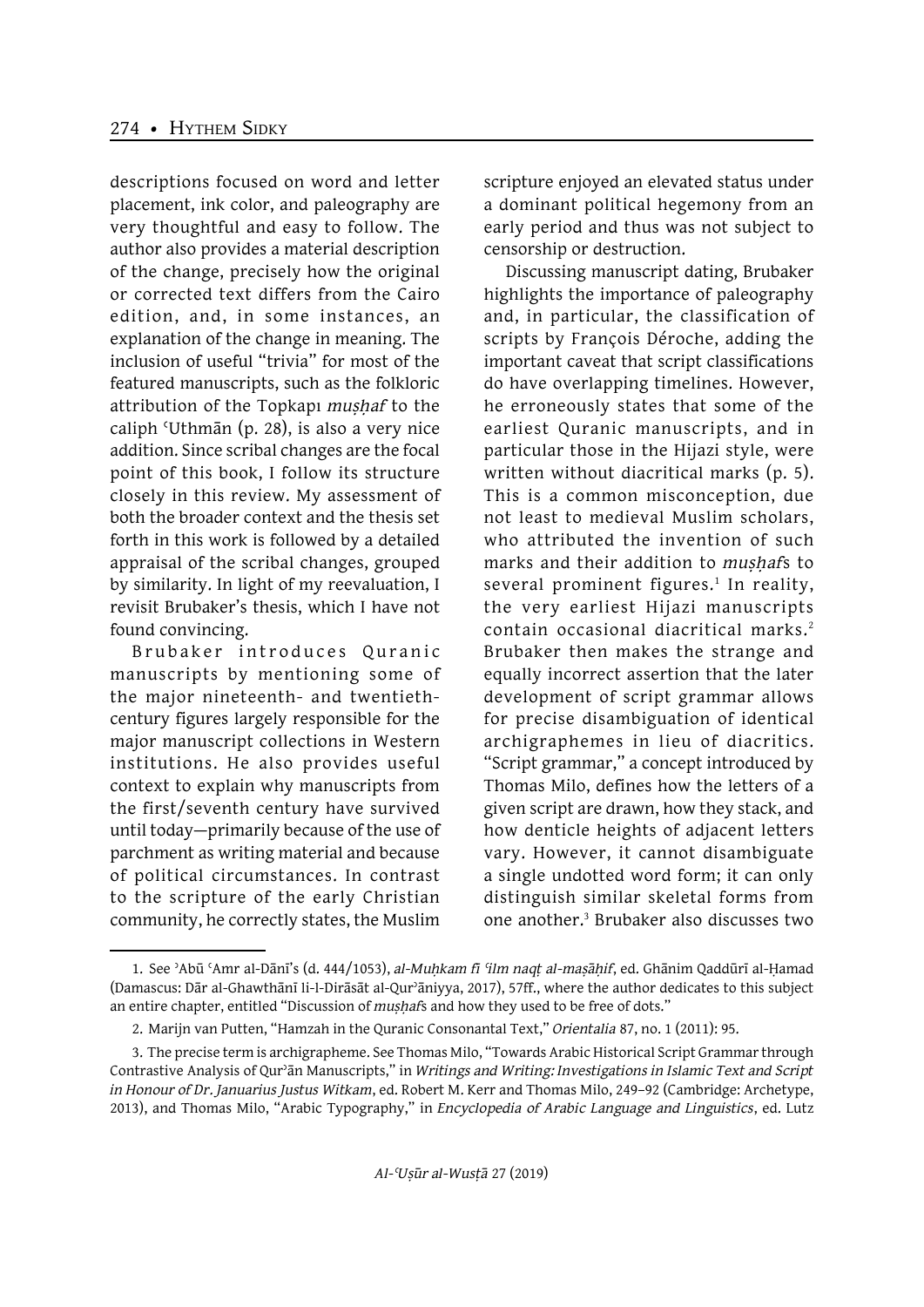other forms of dating, codicology and radiocarbon dating, the latter of which he calls "not foolproof." This skepticism towards radiocarbon dating is reminiscent of the discussion regarding the Dead Sea scrolls; there we find that the consensus has indeed converged on the method being foolproof.4

The introduction to consonantal variants contains significant errors, which will undoubtedly leave the novice with a confused distinction between the *rasm* (consonantal text) and the reading traditions that interpret it. Brubaker states that "the readings are different from the *rasm* and in most cases the one is not affected in the least by the other" (p. 8). The distinction between the two is important to point out, but it is incorrect to state that they are entirely independent. The reading traditions are exactly that: different traditions for reading the same consonantal text. Although there is a degree of tension between the two, evident in some instances as slight deviations from the standard *rasm*, the reading traditions are in large part dependent upon the consonantal text.<sup>5</sup>

It is all the more surprising that Brubaker makes this distinction between the readings and *rasm* explicit since he proceeds to conflate the two<sup>6</sup> when discussing several *muṣḥaf*s edited by Tayyar Altıkulaç. He states that these codices do not reflect a single reading, leading their editor to describe them in terms of adherence to the various readings. What Altıkulaç is actually referring to are the consonantal (read: *rasm*) differences between the regional *muṣḥafs* and not the reading traditions. In fact, the Cairene *muṣḥaf* mentioned is not vocalized, which is necessary for identification of the reading.

Before presenting the evidence, Brubaker prematurely asserts that the thousands of corrections he has documented appear to have nothing to do with the reading tradition literature and thus must be explained by another phenomenon, such as a greater degree of perceived flexibility in the Quranic text in the early centuries (p. 9). However, one does not expect that mere scribal errors would be featured in the reading tradition literature, and the same applies to orthographic variants that do not affect pronunciation (of which there are many). Brubaker makes no mention of these two reasonable possibilities,

Edzard, Rudolf de Jong, Ramzi Baalbaki, James Dickins, Mushira Eid, Pierre Larcher, Janet Watson, et al. (Leiden: Brill Online), [http://dx.doi.org/10.1163/1570-6699\\_eall\\_EALL\\_SIM\\_000043](http://dx.doi.org/10.1163/1570-6699_eall_EALL_SIM_000043).

<sup>4.</sup> See R. E. Taylor and Ofer Bar-Yosef, *Radiocarbon Dating: An Archeological Perspective*, 2nd ed. (Walnut Creek, CA: Left Coast Press, 2014), 38ff., esp. 41. On the dating of Quranic manuscripts using 14C and its consistency with paleography, see Michael J. Marx and Tobias J. Jocham, "Zu den Datierungen von Koranhandschriften durch die 14C-Methode," *Frankfurter Zeitschrift für islamisch-theologische Studien* 2 (2015): 9–43.

<sup>5.</sup> See Yasin Dutton, "Orality, Literacy and the 'Seven Aḥruf' Ḥadīth," *Journal of Islamic Studies* 23, no. 1 (2011): 1–49, and Yasin Dutton, "Two 'Ḥijāzī' Fragments of the Qurʾan and Their Variants, or: When Did the *Shawādhdh* Become *Shādhdh*?" *Journal of Islamic Manuscripts* 8, no. 1 (2017): 1–56.

<sup>6.</sup> He is not alone, however. See Yasin Dutton, "Some Notes on the British Library's 'Oldest Qurʾan Manuscript' (Or. 2165)," *Journal of Qur'anic Studies* 6, no. 1 (2004): 43–71, for an example of conflating manuscript *rasm* with the reading of Ibn 'Āmir, and Intisar A. Rabb, "Non-Canonical Readings of the Qur'ān: Recognition & Authenticity," *Journal of Qur'anic Studies* 8, no. 2 (2006): 84–127, for a corrective response.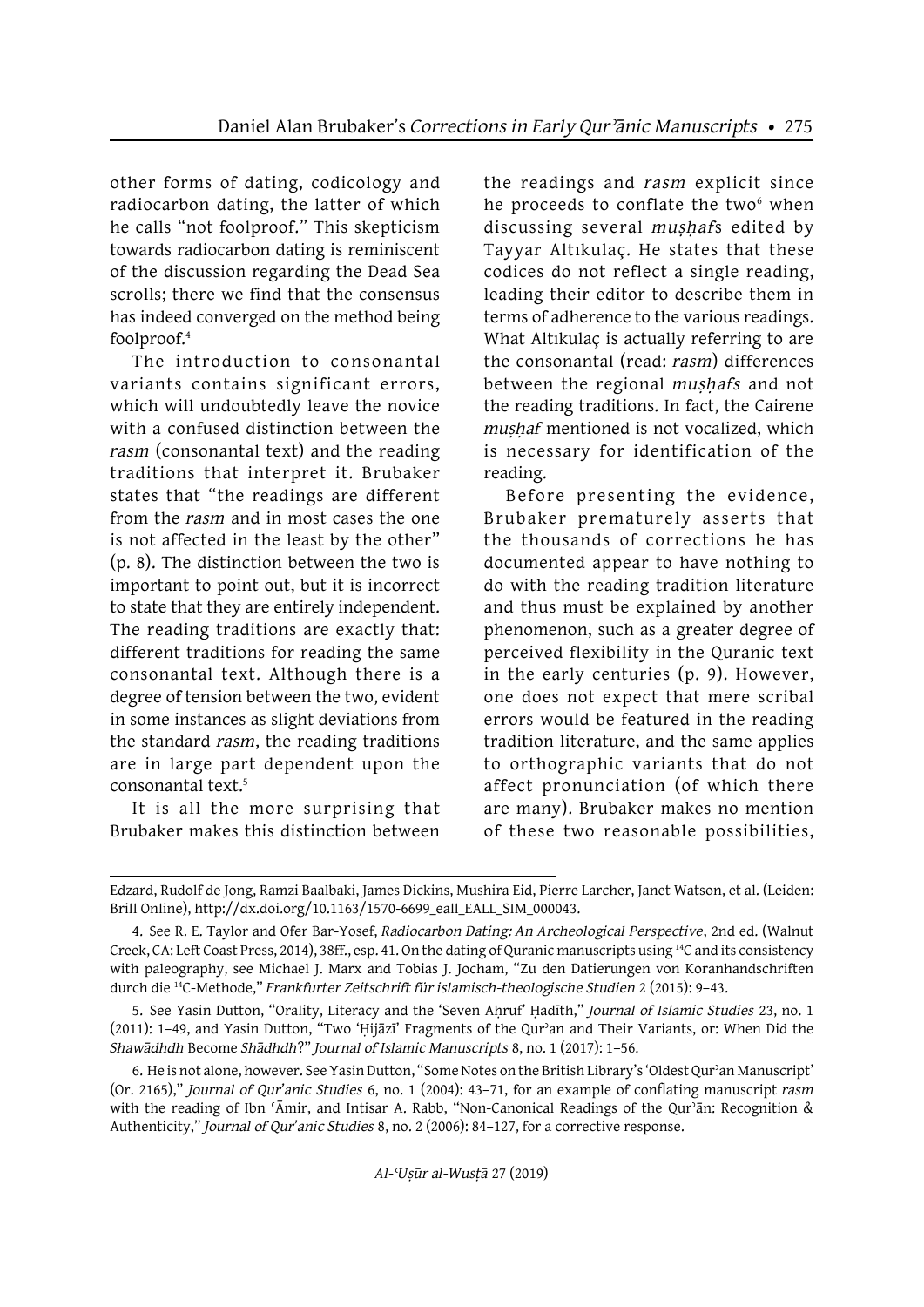leaving the reader with the impression that there are thousands of heretofore unknown yet consequential orthographic variants in early *muṣḥaf*s—a claim that, if true, is significant enough to demand substantiation.

Brubaker's general observations on manuscript corrections in the introduction contain perhaps the most significant methodological flaw that permeates his book. He notes that most often, changes in manuscripts result in "conformity of that manuscript at the point of correction with the *rasm* of the now-standard 1924 Cairo edition" (p. 10). Brubaker sees this as a pattern, which shows "a general movement over time toward conformity, though not immediate complete conformity" (p. 10). There are two major problems with this conclusion.

The first is the evident anachronism of centuries-old manuscripts corrected to conform to a text from 1924 (in all cases the corrections predate the Cairo edition). In effect, this is a teleological argument for an end goal that did not exist at the time. The second is the presupposition that whatever standard the 1924 Cairo edition is based on differs from the standard that existed at the time the early manuscripts were written. However, corrections apparently in the direction of conformity to the Cairo edition are not evidence of a changing standard, but evidence of the existence of a standard in the first place! Demonstrating the evolution of a standard over time is another matter entirely.

Both of these problems stem from Brubaker's apparent lack of understanding of the nature of the Cairo edition. In the edition's postface we find that its editors relied on works by two figures, Abū ʿAmr al-Dānī (d. 444/1053) and his student Abū Dāwūd b. Najāḥ (d. 496/1103), to fix its orthography, with preference given to the latter in the event of conflict. It becomes immediately apparent that (a) variations in Quranic orthography exist within the Muslim tradition and (b) the orthography of the Cairo edition is dependent on a choice made by a committee in 1924 to give precedence to one text over another. Furthermore, a cursory examination of Quranic manuscripts across the centuries reveals the rapid classicization of the text's orthography.<sup>7</sup> By contrast, the Cairo edition's reliance on *rasm* works results in a text that is substantially more archaic and indeed more archetypal than many manuscripts over a millennium older. Therefore, the Cairo edition in fact breaks away from the orthographic standard of classical Arabic that characterized nearly all *muṣḥaf*s prior to its conception. Recognizing this aspect of the Cairo edition, which belies its use as a standard toward which Qurans evolved, makes

<sup>7.</sup> Classicization is an orthographic reform toward classical Arabic standards that includes hamza and *scriptio plena*. The classicization of Quranic orthography early on was recognized by Muslim jurist Mālik b. Anas (d. 179/795), who was asked about the commission of a new *muṣḥaf*: "Should it be written according to the orthographic practices [*hijāʾ*] people have innovated?" His response: "No, I do not see that as appropriate. Rather, it should be written in the original manner [*ʿalā al-katba al-ūlā*]." Abū ʿAmr al-Dānī, *al-Muqniʿ fī maʿrifat marsūm maṣāḥif ahl al-amṣār*, ed. Bashīr al-Ḥimyarī (Beirut: Dār al-Bashāʾir al-Islāmiyya, 2016), 1:352–353.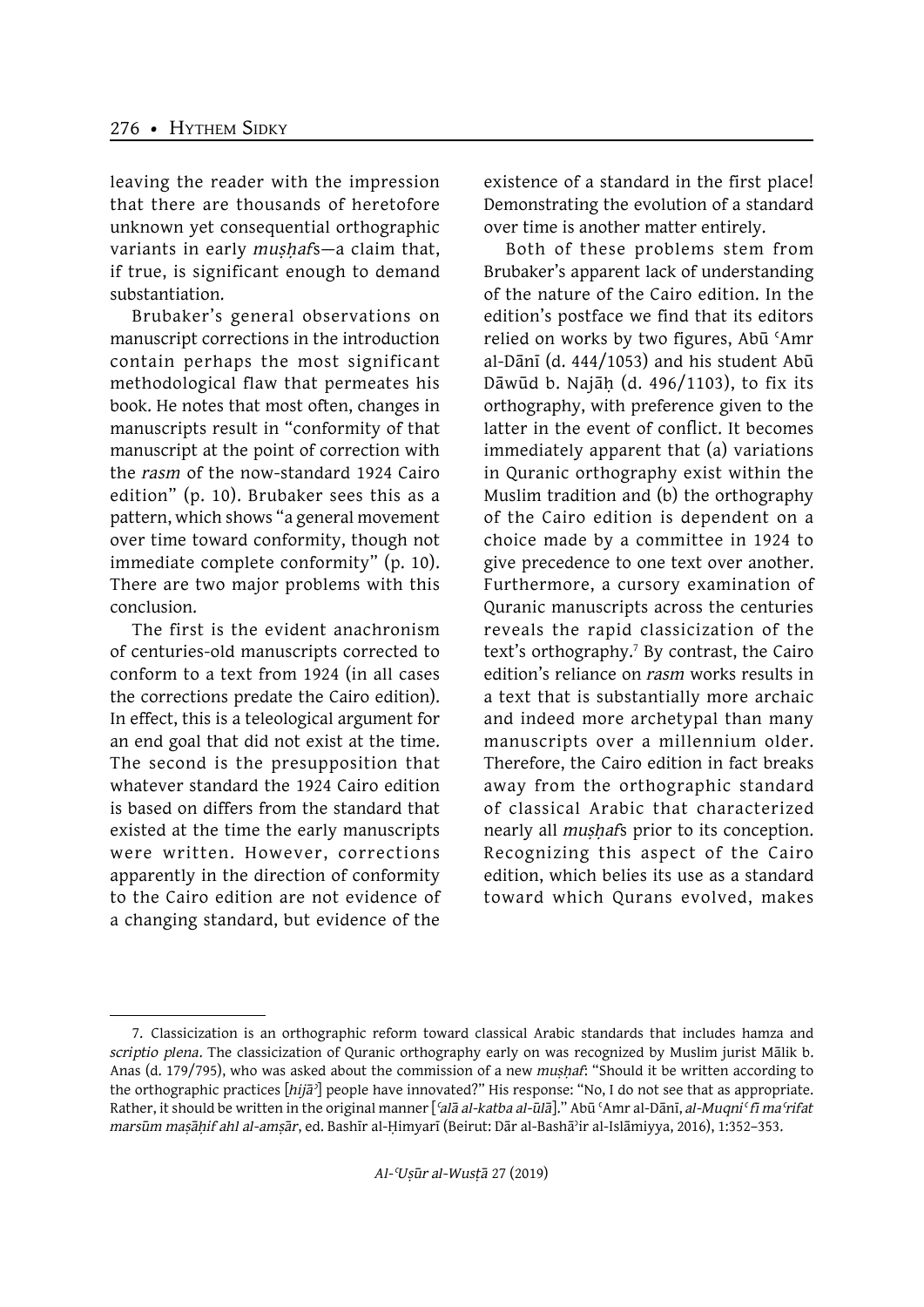apparent the anachronistic nature of the approach adopted by Brubaker.8

The book also presents a brief survey of difficult issues relating to different aspects of the Quran, including an apparent disconnect between the topography of Mecca and descriptions within the text, archeological problems with Mecca as an ancient center of civilization, and the *qibla* (direction of prayer) of the early Muslim community. Given the latter issue's irrelevance to Quranic manuscripts and their transmission, Brubaker's raising of it is surprising, as is the length at which he discusses it in comparison to other issues raised and his reliance on Dan Gibson's work to the exclusion of that of David King, who is a specialist in early Muslim *qibla*s and who has written at length to debunk the thesis advertised by Gibson.<sup>9</sup> As the work is primarily focused on scribal changes in Quranic manuscripts and aimed at a general audience, more care should have been put into not misrepresenting the state of Western scholarship on matters ancillary to the primary focus of the book. Once again, in raising the well-known and important issue of the reliability of the prophetic biography and hadith, Brubaker makes no reference to the work of Gregor Schoeler or Harald Motzki, both of whom have made seminal contributions in these areas.

The final difficulties that Brubaker addresses concern the ʿUthmānic standardization. Given the monumental nature of the ʿUthmānic project, he contends, "it is odd that no copy existing today has been reliably identified as one of these actual authoritative copies" (p. 19). Why is it odd that of the thousands of *muṣḥaf*s that surely existed in the first/ seventh century, most of which were lost to time, four very specific ones did not survive? Moreover, if one were to concede the traditional narrative concerning the ʿUthmānic project involving the largescale destruction of other *muṣḥaf*s, the sheer amount of traffic and handling that the regional exemplars would have received from subsequent copying efforts would almost certainly have compromised their integrity. However, one does not have to concede the traditional narrative. Harald Motzki has analyzed reports of this event and dated them to the late

<sup>8.</sup> One might raise the objection that the works used for the Cairo edition are from the fifth century AH. However, no two *rasm* works are in complete agreement, there is no evidence that any standard existed in the fifth century despite the composition of these *rasm* works, and manuscripts continued to diverge from the ʿUthmānic standard through the Ottoman period. A second possible objection might concern the degree of variation: *rasm* works are largely (though not exclusively) concerned with orthographic variants, whereas the monograph under review is concerned with more substantial variation. However, if one wishes to argue for the development of a later standard, one must also explain an apparent conundrum. Scribes across the entire Muslim world, for centuries prior to the 1924 Cairo edition, were entirely comfortable with orthographic fluidity yet somehow managed to refrain from making more significant changes. In other words, as orthography continued to diverge, substantive variation simultaneously continued to converge.

<sup>9.</sup> David A. King, "The Petra Fallacy: Early Mosques Do Face the Sacred Kaaba in Mecca but Dan Gibson Doesn't Know How" (unpublished paper, December 1, 2018), [https://www.academia.edu/37957366/KING\\_2018\\_-\\_The\\_](https://www.academia.edu/37957366/KING_2018_-_The_Petra_fallacy_-_Early_mosques_do_face_the_Sacred_Kaaba_in_Mecca_but_Dan_Gibson_doesnt_know_how) [Petra\\_fallacy\\_-\\_Early\\_mosques\\_do\\_face\\_the\\_Sacred\\_Kaaba\\_in\\_Mecca\\_but\\_Dan\\_Gibson\\_doesnt\\_know\\_how](https://www.academia.edu/37957366/KING_2018_-_The_Petra_fallacy_-_Early_mosques_do_face_the_Sacred_Kaaba_in_Mecca_but_Dan_Gibson_doesnt_know_how), and David A. King, review of Early Islamic Qiblas, by Dan Gibson, *Suhayl* 16–17 (2018–2019): 347–66, [https://www.](https://www.academia.edu/40110039/KING_2019_-_Review_of_GIBSON._Earliest_Qiblas) academia.edu/40110039/KING\_2019\_-\_ Review\_of\_GIBSON.\_Earliest\_Qiblas.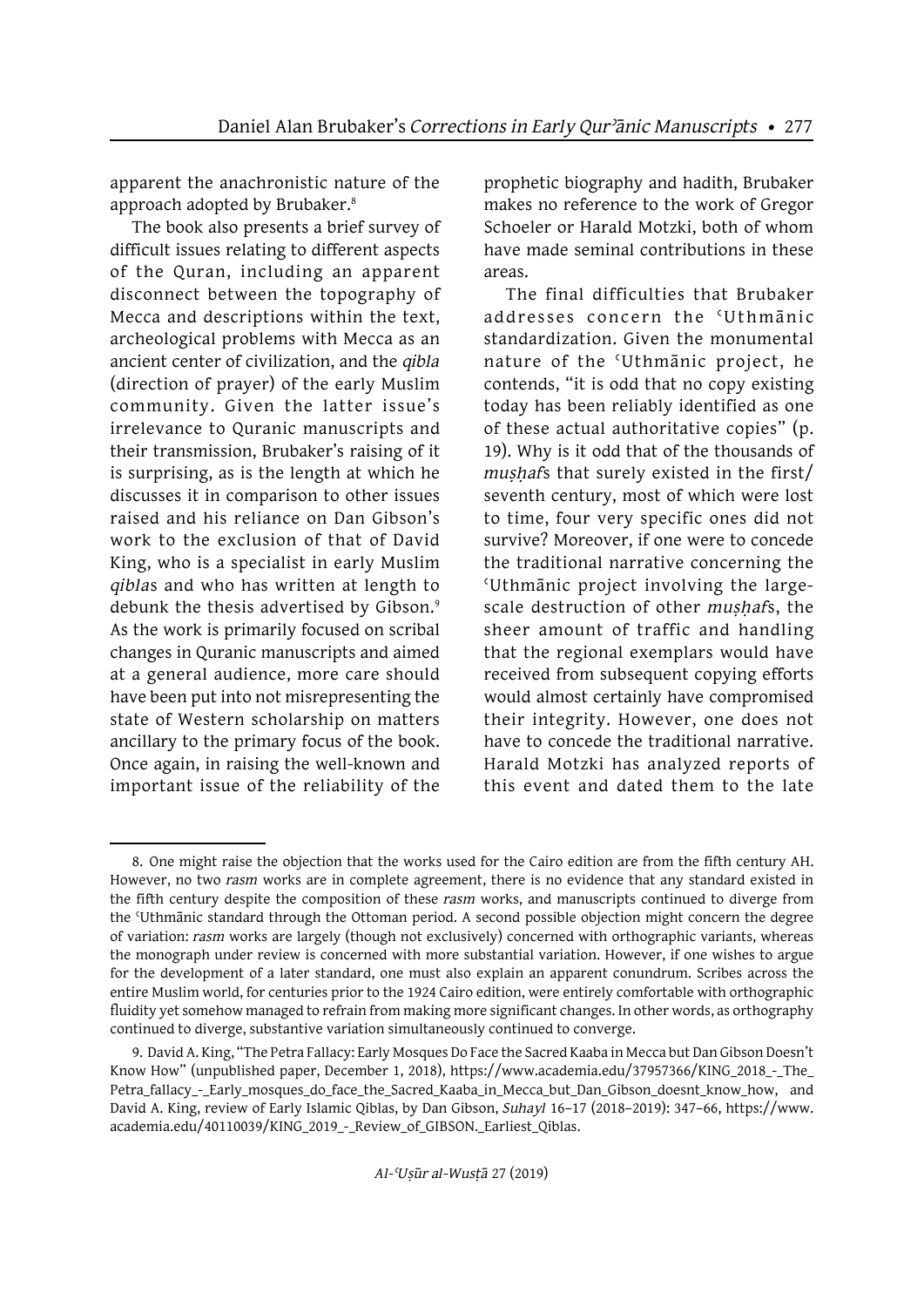first/early eighth century.10 Nicolai Sinai has evaluated the evidence for various positions regarding the codification and concludes that the traditional dating of 30/650 or earlier "ought to be our default view."<sup>11</sup> Additionally, both Theodor Nöldeke<sup>12</sup> and later Michael Cook<sup>13</sup> (whose work is cited by Brubaker elsewhere in the book) have analyzed in greater detail reports of regional variants from the purported ʿUthmānic exemplars and find that the pattern in the variant data forms a "family tree" known as a stemma.

The fact that these shared variants form a neat stemma lacking signs of contamination leads Cook to conclude that "this must count against any suggestion that the variants were invented.... We can accordingly infer that we have to do with genuine transmissions from an archetype."14 Marijn van Putten has recently demonstrated that a series of orthographic idiosyncrasies in the earliest Quranic manuscripts can be explained only as the results of copying from a single archetype.15 Given that the Codex Parisino-Petropolitanus is dated to the third quarter of the first/seventh century<sup>16</sup> and contains these orthographic idiosyncrasies, the standardization must have taken place before that time. In a forthcoming article, I further show that data collected from many of the same manuscripts surveyed by Brubaker produce a stemma that predicts four regional exemplars, consistent with the findings of Cook and Nöldeke. This is to say that by all indications, the manuscript evidence is consistent with the traditional narrative regarding the ʿUthmānic standardization. The utility of the ʿUthmānic exemplars to the early Muslims, rather than some inconsistency with a backprojected notion of veneration as suggested in Brubaker's book, is most likely responsible for their loss.

In his additional comments on the ʿUthmānic standardization, Brubaker appears unaware of the scholarly history on the text's standardization; he is seemingly informed more by modern Muslim apologetics than by knowledge of the Arabic sources. He tells the reader that the presence of later corrections in otherwise finely produced manuscripts challenges "the notion that there was strict uniformity and widespread agreement

14. Ibid, 103–104.

<sup>10.</sup> See Harald Motzki, "The Collection of the Qurʾan: A Reconsideration of Western Views in Light of Recent Methodological Developments," *Der Islam* 78, no. 1 (2001): 1–34.

<sup>11.</sup> See Nicolai Sinai, "When Did the Consonantal Skeleton of the Quran Reach Closure?," part II, *Bulletin of the School of Oriental and African Studies* 77, no. 3 (2014): 509–521, and part I, *Bulletin of the School of Oriental and African Studies* 77, no. 2 (2014): 273–292.

<sup>12.</sup> Theodor Nöldeke, *The History of the Qurʾān*, trans. Wolfgang H. Behn (Leiden: Brill, 2013), 392–402.

<sup>13.</sup> Michael Cook, "The Stemma of the Regional Codices of the Koran," in *Graeco-Arabica 9–10: Festschrift in Honour of V. Christides*, ed. George K. Livadas, 89–104 (Athens: Institute for Graeco-Oriental and African Studies, 2004).

<sup>15.</sup> Marijn van Putten, "'The Grace of God' as Evidence for a Written Uthmanic Archetype: The Importance of Shared Orthographic Idiosyncrasies," *Bulletin of the School of Oriental and African Studies* 82, no. 2 (2019): 271–288.

<sup>16.</sup> François Déroche, *La transmission écrite du Coran dans les débuts de l'islam: Le codex Parisinopetropolitanus* (Leiden: Brill, 2009), 177.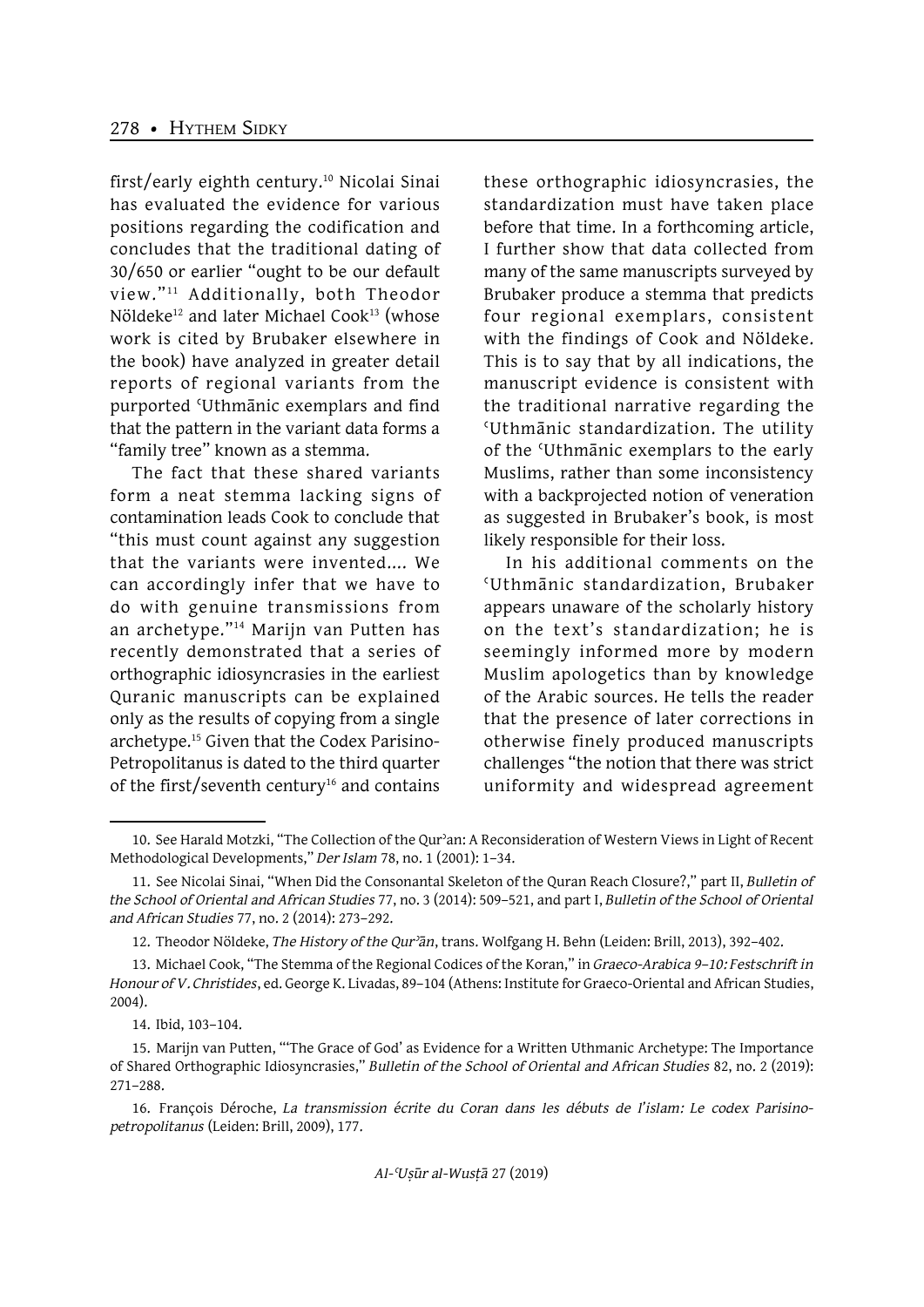about every detail, every word and letter, such as one would expect to find if there were widespread agreement upon a standard from a very early date, such as the time of ʿUthmān's caliphate" (p. 19). Although this is not an uncommon notion among modern-day lay Muslims, when it comes to scholarly works, as early as we can peer into the Islamic past, we find widespread recognition of orthographic variation among *muṣḥaf*s. Al-Farrāʾ's (d. 207/822) *Maʿānī al-Qurʾān* is brimming with reports of regional and nonregional *rasm* variants. Abū ʿUbayd (d. 224/838) traveled the Muslim world collecting such differences first-hand; these find their way into his *Faḍāʾil al-Qurʾān* and later works. Ibn Abī Dāwūd's (d. 316/928) *Kitāb al-Maṣāḥif* is dedicated to collecting reports of so-called Companion codices and other orthographic idiosyncrasies. The canonical hadith collections also make note of contentious *rasm* variants, with several disagreements attributed to Companions themselves. What Brubaker does, then, instead of elaborating the scholarly perspective, is to set up a straw man, which he attempts to reinforce with the false notion that anything short of printing press–level agreement constitutes evidence against early standardization.

The second chapter represents the majority of the book's contents, containing the titular examples of corrections in early Quranic manuscripts. Immediately before these examples, Brubaker provides readers with a helpful series of questions to help them think through scribal changes: What was changed? Is there a simple explanation for the change? Does the pen used for the change match the original writing? Can we identify the original text if it was overwritten? And so on. A glaring omission here is a discussion of the various causes of scribal errors. The lay reader is unlikely to appreciate the challenges involved in hand-copying manuscripts, which are different from those that attend the modern production of printed books. In terms of the manuscripts featured, Brubaker draws on a wide selection of *muṣḥaf*s, including several famous ones such as the Codex Parisino-Petropolitanus, the Topkapı *muṣḥaf*, the Umayyad Fustat codex, and the Ḥusaynī *muṣḥaf*.

Brubaker's observations are generally sound, with the exception of a few oversights including example 6 (p. 52), where Brubaker describes the secondary addition of an *alif* to *wa-ʿamilū* in Q 5:93, which itself is part of an interlinear scribal insertion in the manuscript. The relevant portion of the verse, with square brackets marking the insertion, reads, *idhā ma ttaqaw wa-āmanū* [*wa-ʿamilu l-ṣāliḥāti thumma ttaqaw wa-āmanū*] *thumma ttaqaw wa-aḥsanū*, which translates to "so long as they are reverent and believe, [and perform righteous deeds, then are reverent and believe,] and then are reverent and virtuous." Needless to say, the repetition in the verse can be very confusing. The inserted portion was squeezed between two lines, and within it the phrase *wa-ʿamilū* appears to have had its otiose *alif* added in later with a different pen. This *alif*, however, actually belongs to the word *wa-anfaqū* from the line below, which has been retouched.<sup>17</sup> Given the spatial constraints and repeated

<sup>17.</sup> There are already two *alifs* to the left of the supposed insert: one for the plural *wa-ʿamilū* and the other for the definite article of *al-ṣāliḥāt*; counting the third would yield one too many.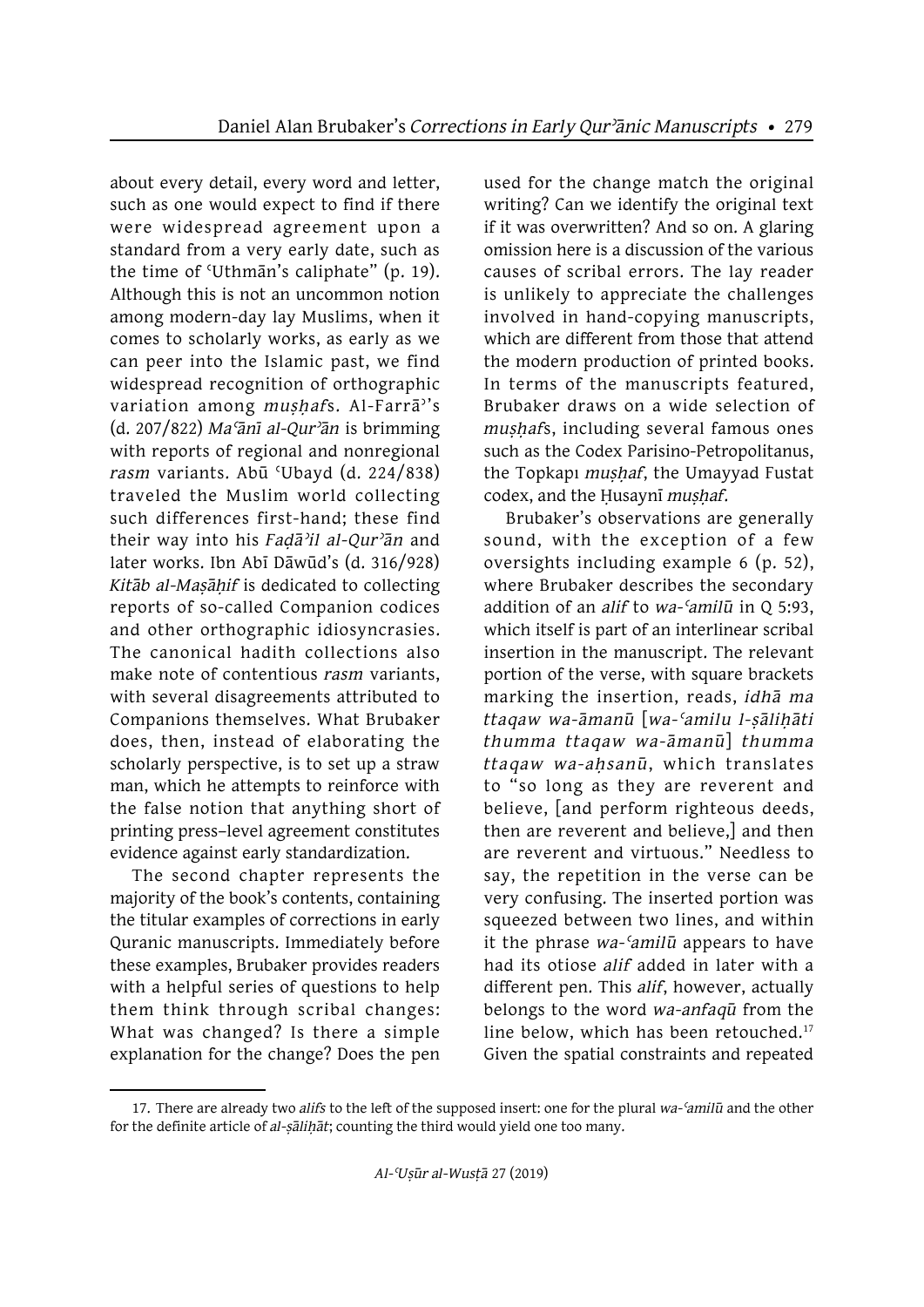shapes, overlooking one of them is not an unexpected mistake. The other oversights I address later.

Along with the issues associated with conceiving of the Cairo edition as a targeted standard for the changes surveyed in the book—an issue that is brought up in nearly every example—the second major problem has to do with Brubaker's analysis of the changes themselves. Apart from a few interesting variants, which I highlight later, the majority of the changes are best explained as scribal errors. Even those that can be considered intentional still, as I demonstrate below, do not indicate late standardization. I have done my best to explain each example as clearly as possible and relegated more technical matters to the footnotes, but as Brubaker notes, this is inherently a highly technical subject. The most important points to glean from the examples below are the causes of the errors I elaborate; these causes offer alternative explanations for the scribal changes to those proposed by Brubaker.

I begin with assimilation of parallels, which refers to the assimilation of the wording of one passage to the slightly different wording in a parallel passage. $18$ Given the highly formulaic nature of the Quran, such errors are relatively common. Example 1 shows a missing *huwa* in the verse-end formula *dhālika huwa l-fawzu l-ʿaẓīm* ("that is the great triumph") of Q 9:72 in the Topkapı *muṣḥaf*. There are exactly six verses containing the precise formula with *huwa* and another six without (*dhālika l-fawzu l-ʿaẓīm*).19 Earlier *muṣḥaf*s containing the standard text include Saray Medina 1a, Wetzstein II 1913, Arabe 328a, and BL Or. 2165. Example 7 shows Q 23:86 in Arabe 327 with the nonstandard word *al-arḍ* crossed out and the addition of *al-sabʿ* above the line. Whereas the standard verse reads, *qul man rabbu l-samāwati l-sabʿi wa-rabbu l-ʿarshi l-ʿaẓīm* ("say, 'who is the lord of the seven heavens and the lord of the great throne?'"), the phrase *qul man rabbu l-samāwāti wa-l-arḍ*  ("say, 'who is the lord of the heavens and the earth?'") occurs in Q 13:16, and more generally in the non-interrogative *rabbu l-samāwāti wa-l-arḍ* ("lord of the heavens and the earth") in ten other locations. The standard text with *al-sabʿ* occurs in every other manuscript I could find. If Brubaker wishes to make the point that there was early fluidity and that manuscripts move toward the standard text over time, he would have to explain why the standard text is ubiquitous in manuscripts that are evidently paleographically older as well as those that are newer. Example 19 shows Q 34:27 in Marcel 5, where the words *huwa llāhu* ("he is God") are written over an unidentifiable erasure. The original gap is small enough that it is reasonable to expect that it originally contained *huwa* alone; this is suggested in the book (p. 82). What is not suggested however, is the cause: the formula *huwa l-ʿazīzu l-ḥakīm* ("he is the mighty, the wise") occurs more than a dozen times throughout the Quran, and this is the only

<sup>18.</sup> Bruce M. Metzger and Bart D. Ehrman, *The Text of the New Testament: Its Transmission, Corruption, and Restoration*, 4th ed. (New York: Oxford University Press; 2005), 257ff. For assimilation of parallels and other scribal errors within the context of the Quran, see Behnam Sadeghi and Uwe Bergmann, "The Codex of a Companion of the Prophet and the Qurʾān of the Prophet," *Arabica* 57, no. 4 (2010): 343–436.

<sup>19.</sup> Verses with *huwa*: Q 9:72, Q 9:111, Q 10:64, Q 40:9, Q 44:57, and Q 57:12. Verses without *huwa*: Q 4:13, Q 5:119, Q 9:89, Q 9:100, Q 61:12, and Q 64:9.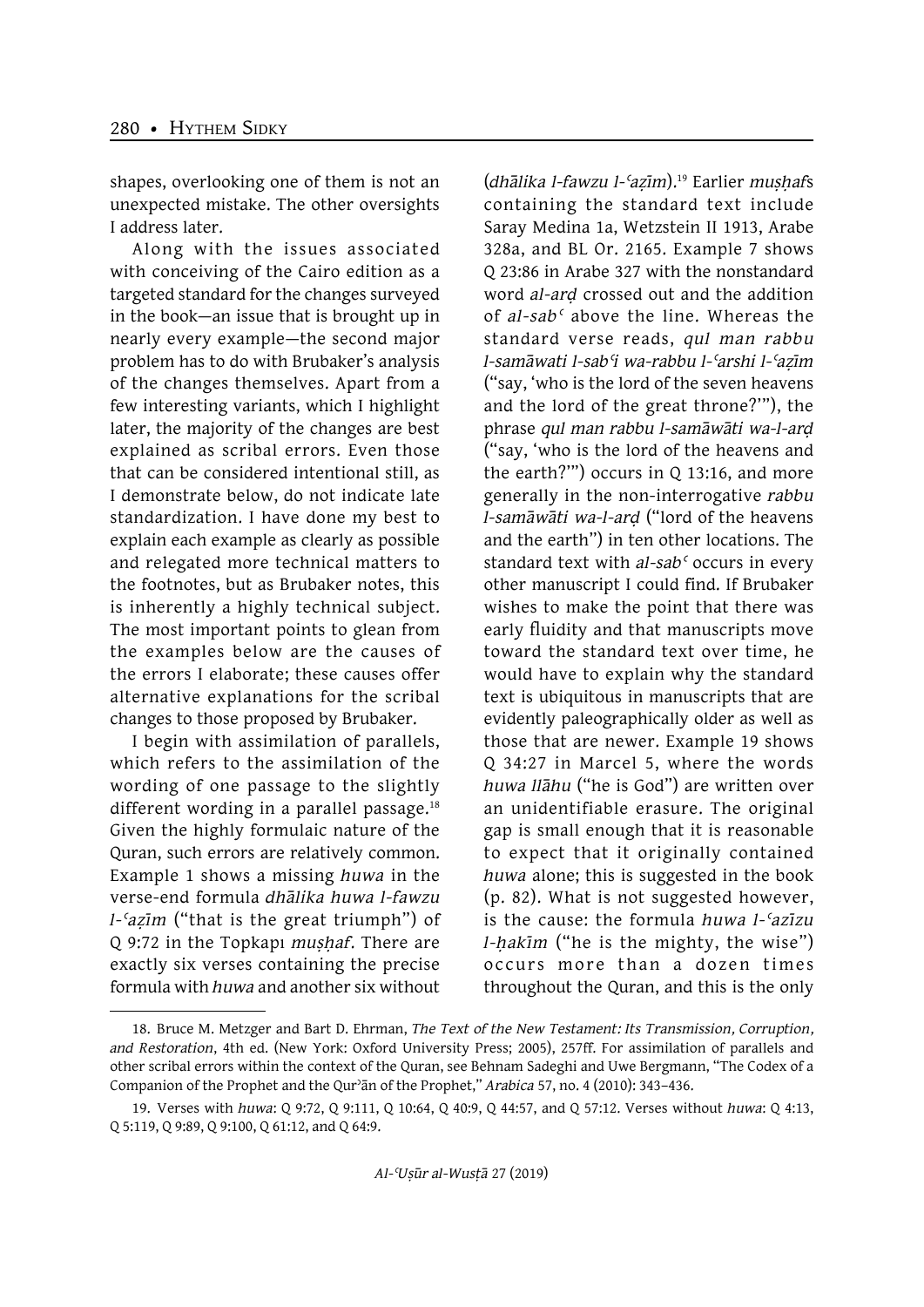instance where there is an additional *allāh*, making such a mistake entirely expected.

A number of errors best explained as omissions due to eye skip (usually from inadvertently looking to the side), known as parablepsis, are also apparent in the chosen examples. The last subexample of example 3 involves the omission of *allāh* from Q 9:78 in DAM 01-20.4. Brubaker states that the omission of *allāh* from the phrase *wa-anna llāha ʿallāmu l-ghuyūb*  gives the reading "and that *he* knows fully the things that are unseen" (emphasis his), but this is incorrect. The omitted *allāh* does not have in its place the pronominal *wa-annahū*, but rather the original *wa-anna* is maintained—rendering the phrase ungrammatical. Therefore, the best explanation is parablepsis. Example 6 is rightly recognized as homeoteleuton, eye skip due to a repeating *wa-āmanū*, and I have already mentioned the mistake in the associated discussion above.

Example 11 is remarkable in demonstrating the lengths to which Brubaker goes in order to avoid suggesting scribal error as an explanation. In the Topkapı *muṣḥaf*, the phrase *tūbū ila llāhi tawbatan naṣūḥā* ("repent to God with sincere repentance") in Q 66:8 is missing the *lām lām hāʾ* graphemes of *allāh*, with only its initial *alif* written at the end of a line; the next line begins with *tawbatan*. Brubaker starts considering alternative readings of the consonantal text<sup>20</sup> before conceding: "It is not clear to me what was intended by the original version, or whether it could have been read viably" (p. 65). It seems pretty reasonable to me that the scribe wrote the first letter of *allāh*, began a new line, and accidentally forgot to complete the word. That such a scenario is not suggested deprives the reader of a perfectly valid and indeed better explanation.

Examples 8 and 16 are parablepses that may also be assimilations of parallels. In both examples, the verse-ending formula *inna llāha kāna* ("truly God is") is missing *kāna*, and example 8 appears to have been corrected by the original scribe, as acknowledged in the book (pp. 58–59). There are many verses that end in this common prototypical formula, either with or without *kāna*, depending on the rhyme. Importantly, *kāna* takes its predicate in the accusative, whereas otherwise the predicate would be nominative, so its omission renders the formula ungrammatical. $21$  Brubaker seemingly recognizes this in his explanation of example 8, but he then proceeds to imply that the insertion of *kāna* serves no function other than to conform to the standard *rasm* (p. 59). Example 16 presents an identical issue, and here Brubaker explicitly and incorrectly states that *kāna* "is not grammatically necessary" (p. 76). Its ungrammaticality is the obvious reason Brubaker "found no mention of an issue at this spot in the *qirāʾāt*  literature" (p. 59). Ironically, another interesting example that *is* mentioned in the *qirāʾāt* literature (discussed below) does not receive any attention.

<sup>20.</sup> Brubaker notes that alternative readings are difficult to propose because of the dotting of the *bāʾ* in the word *tawbatan*, which does not afford a lot of flexibility (p. 65).

<sup>21.</sup> For example, in Q 4:148, the standard text is *fa-inna llāha kāna ʿafuwwan qadīran*. Without the correction we would have the ungrammatical *fa-inna llāha ʿafuwwan qadīran* rather than *fa-inna llāha ʿafuwwun qadīrun*.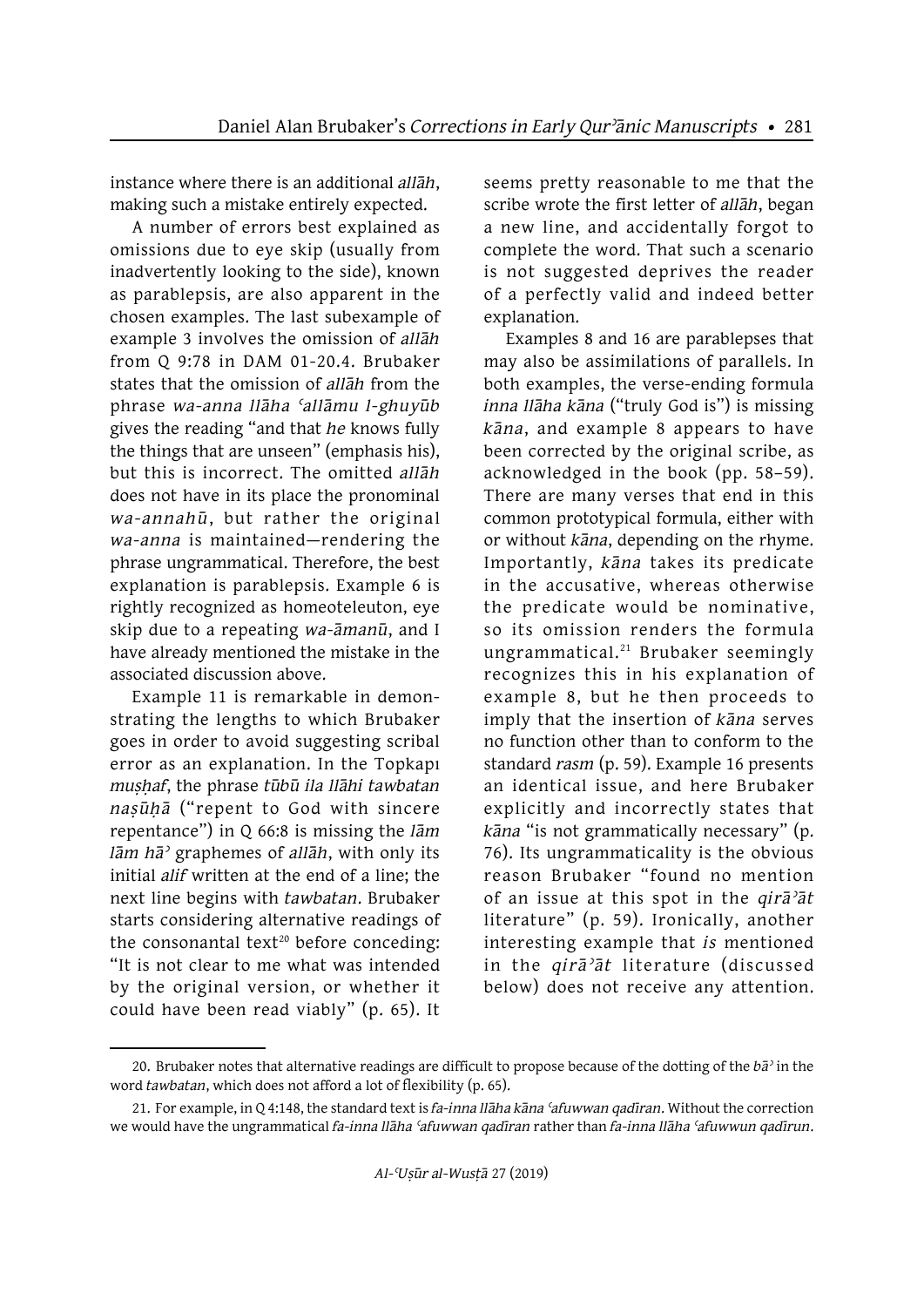

**Figure 1: BnF Arabe 328, fol. 8r**<sup>22</sup>

Examples 9 and 18 are also standard parablepses, with the former omission resulting in a severe disruption in rhyme and a break in a standard formula, as Brubaker acknowledges (pp. 60–61). The latter omission of *al-sāʿa*, "the hour," in Q 6:40 results in a redundant, nonsensical sentence (square brackets mark omission):

*qul araʾaytakum in atākum ʿadhābu llāhi aw atatkumu* [*l-sāʿa*]

"Think to yourselves: were the punishment of God to come upon you or were [the hour] to come upon you."

Example 12 is an interesting case of parablepsis in which multiple changes can be seen, and I have reproduced an image of the relevant passage above.

The text of Q 3:171 (with the erasure in brackets) reads:

*yastabshirūna bi-niʿmatin mina llāhi wa-faḍlin* [*wa-llāhu*] *wa-anna llāha lā yuḍīʿu ajra l-muʾminīn*

"They rejoice in blessing and bounty from God [and God] and that God does not neglect the reward of the believers."

What appears to have taken place here, as can be seen in the image above, can be described in the following steps:

- 1. The scribe writes *wa-faḍlin wa-llāhu*, accidentally skipping *wa-anna*.
- 2. Rather than squeeze in the forgotten word, the scribe decides to rewrite the phrase *wa-faḍlin wa-anna llāh*  after the mistake.
- 3. The erroneous *wa-faḍlin wa-llāhu* is erased, leaving a gap.

An alternative scenario is also possible:

- 1. The scribe writes *wa-faḍlin wa-llāhu*, accidentally skipping *wa-anna*.
- 2. The scribe inadvertently repeats the phrase (known as a dittography), but this time correctly, as *wa-faḍlin wa-anna llāh*.
- 3. After proofreading, the scribe realizes the mistake and erases it, leaving a gap.

At a later stage, after either of these two scenarios, someone then erases the *ḍād* and the *lām* of the word *faḍl* and draws an elongated *ḍād* to cover up the gap, likely for cosmetic reasons.<sup>22</sup> We can tell this

<sup>22.</sup> There are numerous examples throughout this manuscript in which the scribe with the black ink erases and rewrites sections for purely cosmetic reasons. This is apparent since the erased text is perfectly readable and matches the rewritten text.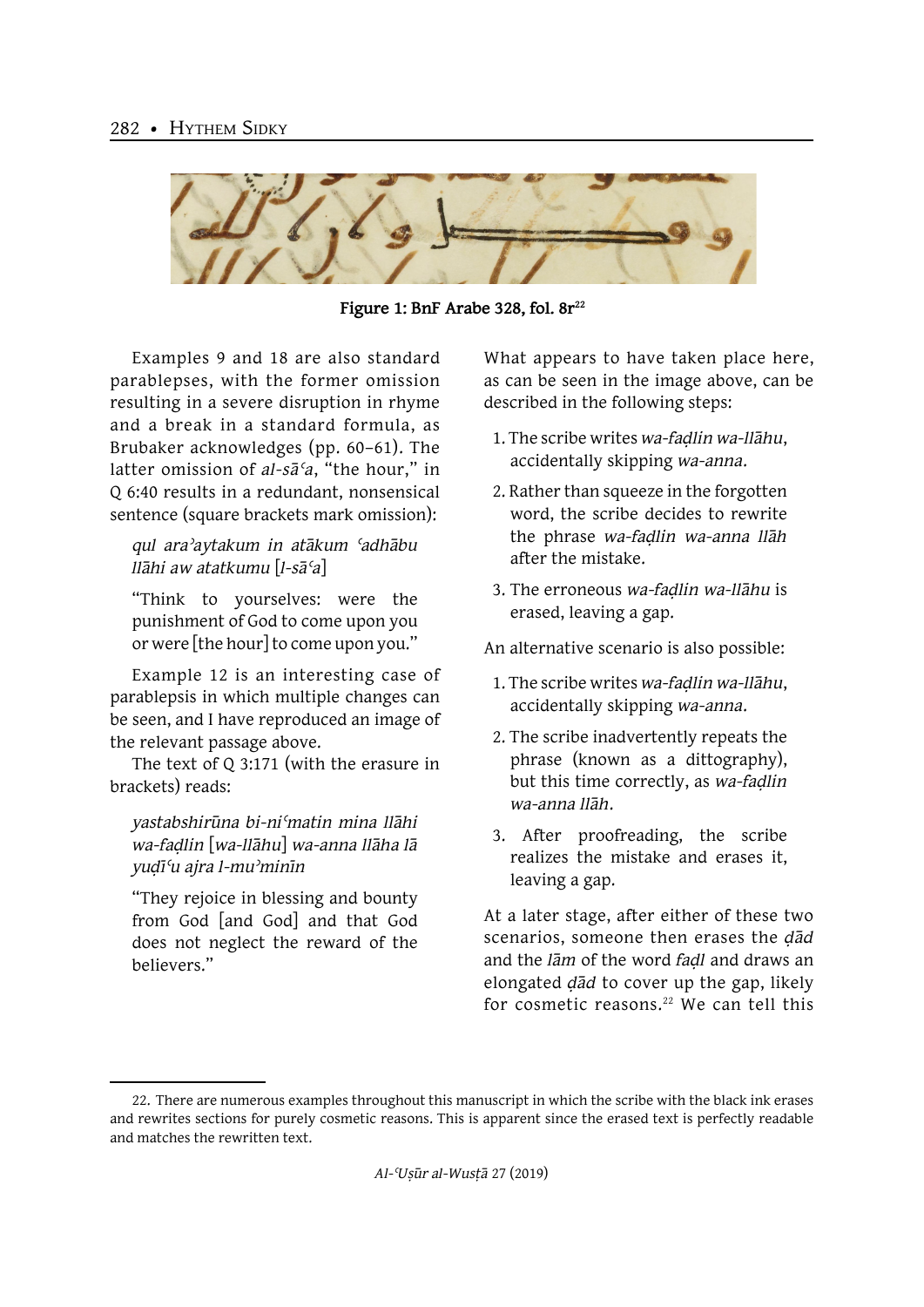took place from the clear difference in the scraping of the original mistake, which was much more thorough and less precise, and the later erasure. None of this is discussed by Brubaker nor is a reading of the original text offered.

The presentation of example 14 as described in the book is entirely unconvincing. Brubaker asserts that Q 4:167 in the Topkapı *muṣḥaf* has an erasure that takes the verse *away* from conformity with the standard text. He then opines that "the reason for this erasure is unclear, but its precision in taking out the selected words is evident" (p. 71). There are several reasons to question this conclusion, not the least of which is a total lack of precision in the supposed erasure. The first relevant line ends in *wa-ṣaddū ʿan sabīli* ("and who turn from the way of") with an additional erased *alif* belonging to the next word, *allāh*. 23 The second line, which is partially and unevenly faded (in brackets) but still readable, continues: [*llāhi qad*] *ḍallū ḍalālan baʿīdā* ("[God have certainly] wandered far astray"). The faded passage, which includes part of the *ḍād* of the word *ḍallū*, contrary to Brubaker's claim of precision erasure, simply appears to have been worn out.<sup>24</sup>

Examples 4, 15, and 20 are instances in which the significant degree of erasure makes it effectively impossible to know what was originally written. In example 4, Brubaker makes some suggestions to fill a gap left in Q 30:9 between *ʿāqibatu* and *alladhīna*. <sup>25</sup> Since the gap is at the end of the page and the size of the gap is a good match for *allādhīna*, a dittography is a sensible proposition: the scribe accidentally wrote the word twice, once at the end of the first page and again at the beginning of the second. The expression *kayfa kāna ʿāqibatu lladhīna* is a common Quranic formula, which makes it even more unlikely that the erased word was something else. Although Brubaker makes no suggestion for the gap in example 15, the space and context are also consistent with a dittography. The phrase *hatta yughnihimu llāhu min faḍlih* ("until God enriches them from His bounty") in Q 24:33 is followed by an erasure. Since the preceding verse contains the exact same phrase and then ends with the formula *wa-llāhu wāsiʿun ʿalīm* ("and God is all-encompassing, all-knowing"), it is quite possible that the scribe accidentally reproduced this formula in the next verse. Example 20 shows Q 8:3 in MIA.2014.491

<sup>23.</sup> This practice of splitting a word between lines is a feature of *scriptio continua* and common in early *muṣḥaf*s.

<sup>24.</sup> It is only the *alif* on the first line that seems to have been erased, possibly by someone who did not want to retouch the *muṣḥaf* but at the same time did not want to confuse the reader. This is not a farfetched suggestion, since we can see the vocalization on both the clear and the faded words as *ʿan sabīli llāhi*. We learn two things from the vocalization: (a) the fading occurred after vocalization and (b) if someone had intended to eliminate the words *allāh* and *qad*, it is odd they did not adjust *sabīli* to *sabīlin*. Without this second adjustment, the reading is ungrammatical. In addition, the translation offered in the book for the passage without the faded words reads, "... and hinder from the way have strayed into error" (p. 71), but this is not supported by the text because of the lack of a definite article on *sabīl* and the absence of *qad*. A more accurate translation of the remaining text would be, "... and hinder from *a* way, wandered far astray."

<sup>25.</sup> Two of the suggestions made by Brubaker are not grammatical, since the possessor of the construct, *ʿāqiba*, is genitive. Also, *kullu min* should be *kullin min* and *kathīran min* should be *kathīrin min*.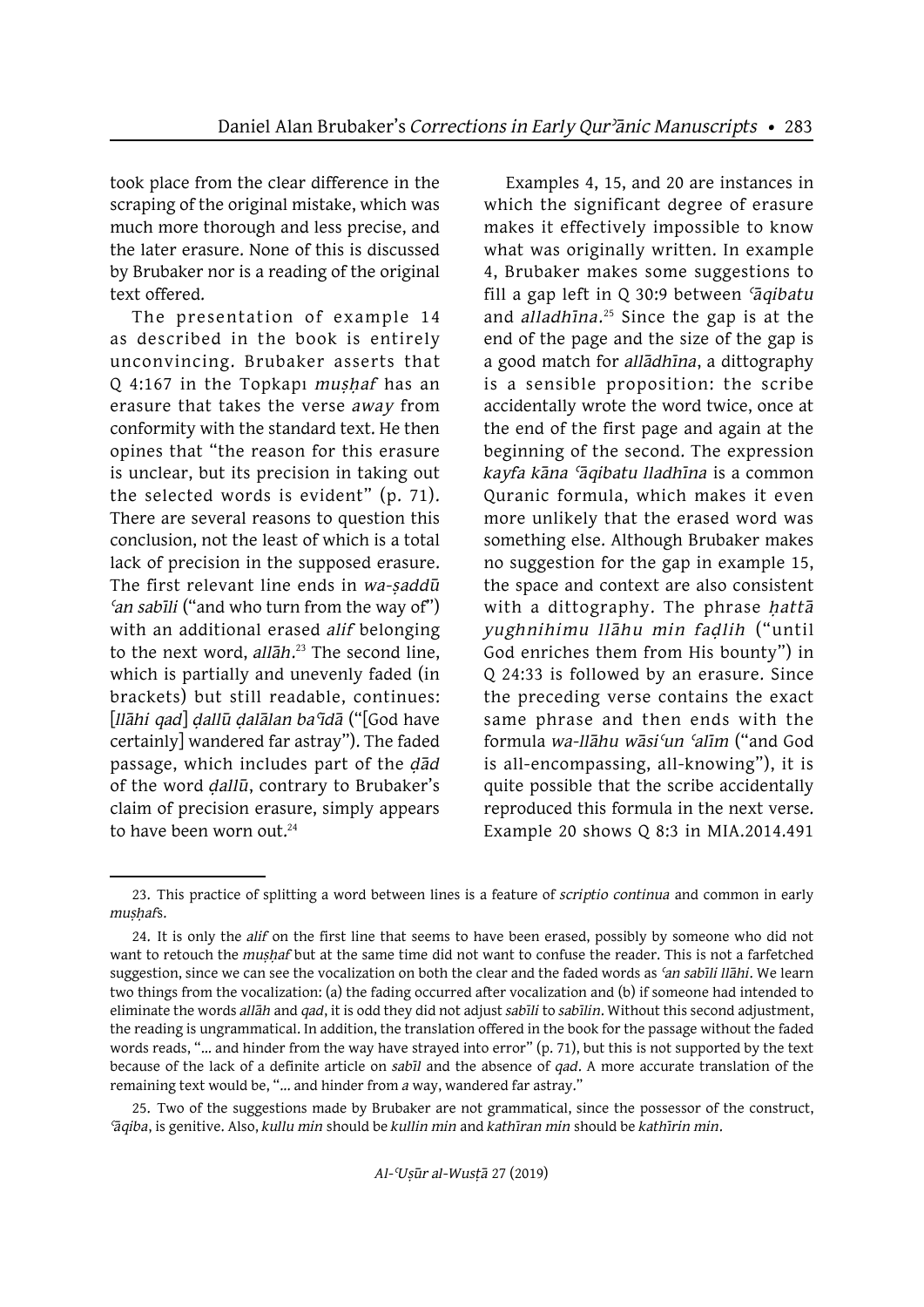with an entire line erased and overwritten with the standard *wa-mimmā razaqnāhum yunfiqūn* ("and spend from that which we have provided them"). As Brubaker notes, "the different writing on this line is somewhat stretched out to fill the space, an indication that what was first written here was longer" (p. 83). The space is consistent with an assimilation of parallels error involving the addition of *wa-yuʾtūna l-zakāh* ("and give alms"). The correction is in the Kufic B.II script, which matches the original and indicates that the change was made not long after the initial writing, although the ink is distinct, pointing to a different scribe.

Brubaker's description of the correction of *niʿmata llāh* ("grace of God") in example 17 is inaccurate. Despite what is stated in the text, there is no erasure, and the original text has simply been overwritten. Beneath the additions, one can clearly read *niʾma*, as opposed to *niʿmatahū*, which Brubaker proposes.<sup>26</sup> This makes it far more likely that the original scribe forgot the word *allāh*, rather than that he replaced it with the pronominal form. It is also apparent that the original correction was done much earlier and then was retouched later in black ink (best seen on the *alif* of *allāh*). In examples 2 and 13, it is simply impossible to know whether the existing text was written deliberately by the original scribes or whether it reflects inadvertent errors. Example 2 from Q 42:21 in Codex Parisino-Petropolitanus, an early manuscript from the first/seventh century, has the singular *lahū* in place of the plural *lahum* in *am lahum shurakāʾ* ("or do they have partners"), and example 13 has the singular *wa-qāla* in place of the plural *wa-qālū* ("and they said") in a third/ ninth-century Kufic B.II manuscript.

The broader issue behind these two examples is their implication for Brubaker's thesis. He insists that every deviation from the standard *rasm* encountered in a manuscript is a deliberate one. This stance leads him to conclude, based on the evidence I have reviewed, that the perception of the standard *rasm* changed over time, or that the standardization later became more thorough—though the meaning and mechanics of the alleged shift are not entirely clear. He also speculates that the extent of the flexibility may have varied between regions, but that it *did* exceed the bounds of what is reported in the *qirāʾāt* literature (p. 95).

The problem is that the two elements necessary to demonstrate the early textual fluidity asserted by Brubaker are missing. First, one would have to show that the incidence of orthographic deviations is greater in earlier manuscripts than in later ones. A survey of Qurans copied after the fourth/tenth century would tell us whether there are fewer mistakes or deviations in these Qurans compared to earlier ones. Ignoring this necessary step, as Brubaker does in his book, would lead one to conclude, for example, that the recently auctioned Quran from ninth/ fifteenth-century Mamluk Egypt, which contains a haplography resulting in the omission of multiple verses, is evidence of even later fluidity.<sup>27</sup>

<sup>26.</sup> More precisely, he suggests *niʿmatihi*, which is incorrect as the word is the object of the preceding verb and therefore should be in the accusative.

<sup>27.</sup> Image 6 in the auction listing at [https://www.christies.com/lotfinder/books-manuscripts/quran-](https://www.christies.com/lotfinder/books-manuscripts/quran-signed-tanam-al-najmi-al-maliki-al-ashrafi-mamluk-6195211-details.aspx)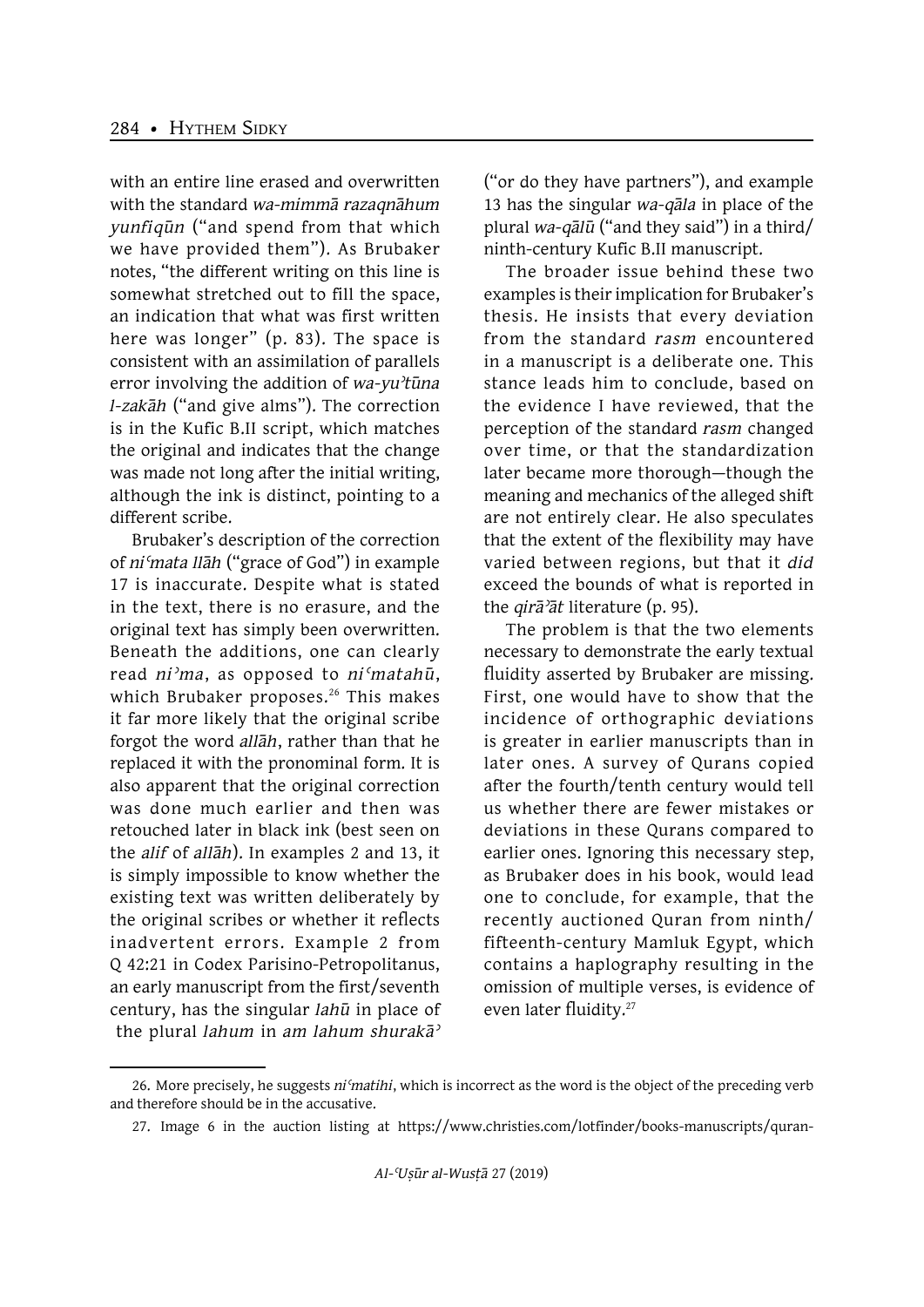Second, one should show multiple attestations of the same variant in different manuscripts. Otherwise, as with examples 2 and 13, mentioned above, in which the cause of error is inconclusive, one cannot make the case that an intentional deviation is more likely than a mistake. Therefore, even though example 13 occurs in CPP, which is a very early manuscript, the fact that no other manuscript, even among those from the same deposit, contains this variant makes it impossible to prove that the difference was intentional. We also find that other first/seventh-century manuscripts contain the text as found in the Cairo edition today.<sup>28</sup> Example 2, of course, occurs in a third/ninth-century Quran, while there are many earlier *muṣḥaf*s containing the standard text.

This is not to say that nonstandard *rasm* variants do not exist, only that Brubaker has not demonstrated their existence. Alba Fedeli has written about the word *ṭuwā* in Q 20:12, which appears as *ṭāwī* in multiple early manuscripts<sup>29</sup> and is also recorded as such in *qirāʾāt* literature. Yasin Dutton has also studied the evolution of noncanonical *rasm* variants in early manuscripts.30 Example 10 is possibly an instance of such variance, with the variant *āmanū bimā* ("believe in that") present in Q 2:137 in Arabe 331 rather than the standard *āmanū bi-mithli mā* ("believe

in that which is similar to"), but this possibility goes unmentioned. This variant is recorded as being found in the *muṣḥaf*s of the Companions Ibn Masʿūd and Anas b. Mālik and the Successor Abū Ṣāliḥ. Ibn ʿAbbās is also reported to have disliked the ʿUthmānic reading, which contains *bi-mithl*, as he considered God to have "no equivalent (*laysa lahū mathīl*)."31

Brubaker reaches a similarly frustrating conclusion regarding standardization in example 3, a collection of nine scribal insertions involving the word *allāh*, one of which I have already addressed. The first seven subexamples belong to the same famous Umayyad Fustat codex. The omissions of *allāh*, Brubaker states, highlights "the apparent late standardization of a number of instances of *allāh*" (p. 36). Yet in subexamples 6 and 7 from the same codex, the omission of *allāh* results in ungrammatical phrases. So clearly an accidental omission should be considered the most likely explanation, and it is unclear why Brubaker refuses to acknowledge this possibility. Brubaker also tells us in example 17, which comes from the same codex, that "this particular fragment has a very high density of corrections" (p. 77). Given the frequency of corrections in this manuscript, the resultant ungrammatical phrases in two of the examples, and the fact that *allāh*

30. Dutton, "Two 'Ḥijāzī' Fragments."

31. See Abū al-Fatḥ Ibn Jinnī, *al-Muḥtasab fī tabyīn wujūh shawādhdh al-qirāʾāt wa-l-īḍāḥ ʿanhā*, ed. Muḥammad ʿAṭā (Beirut: Dār al-Kutub al-ʿIlmiyya, 1998), 1:113.

[signed-tanam-al-najmi-al-maliki-al-ashrafi-mamluk-6195211-details.aspx](https://www.christies.com/lotfinder/books-manuscripts/quran-signed-tanam-al-najmi-al-maliki-al-ashrafi-mamluk-6195211-details.aspx) shows Q 47:25–31 inserted in the margin. An eye skip resulted in the scribe jumping from Q 47:24 to Q 47:32, which, like Q 47:25, starts with *inna lladhīna*.

<sup>28.</sup> Early manuscripts containing the standard *lahum* in Q 42:21 include BL Or. 2165, Wetzstein II 1913, Saray Medina 1a, and DAM 01-25.1.

<sup>29.</sup> Alba Fedeli, "Relevance of the Oldest Qurʾānic Manuscripts for the Readings Mentioned by the Commentaries: A Note on Sūra 'Ṭā-Ḥā,'" *Manuscripta Orientalia* 15, no. 1 (2009): 1–10.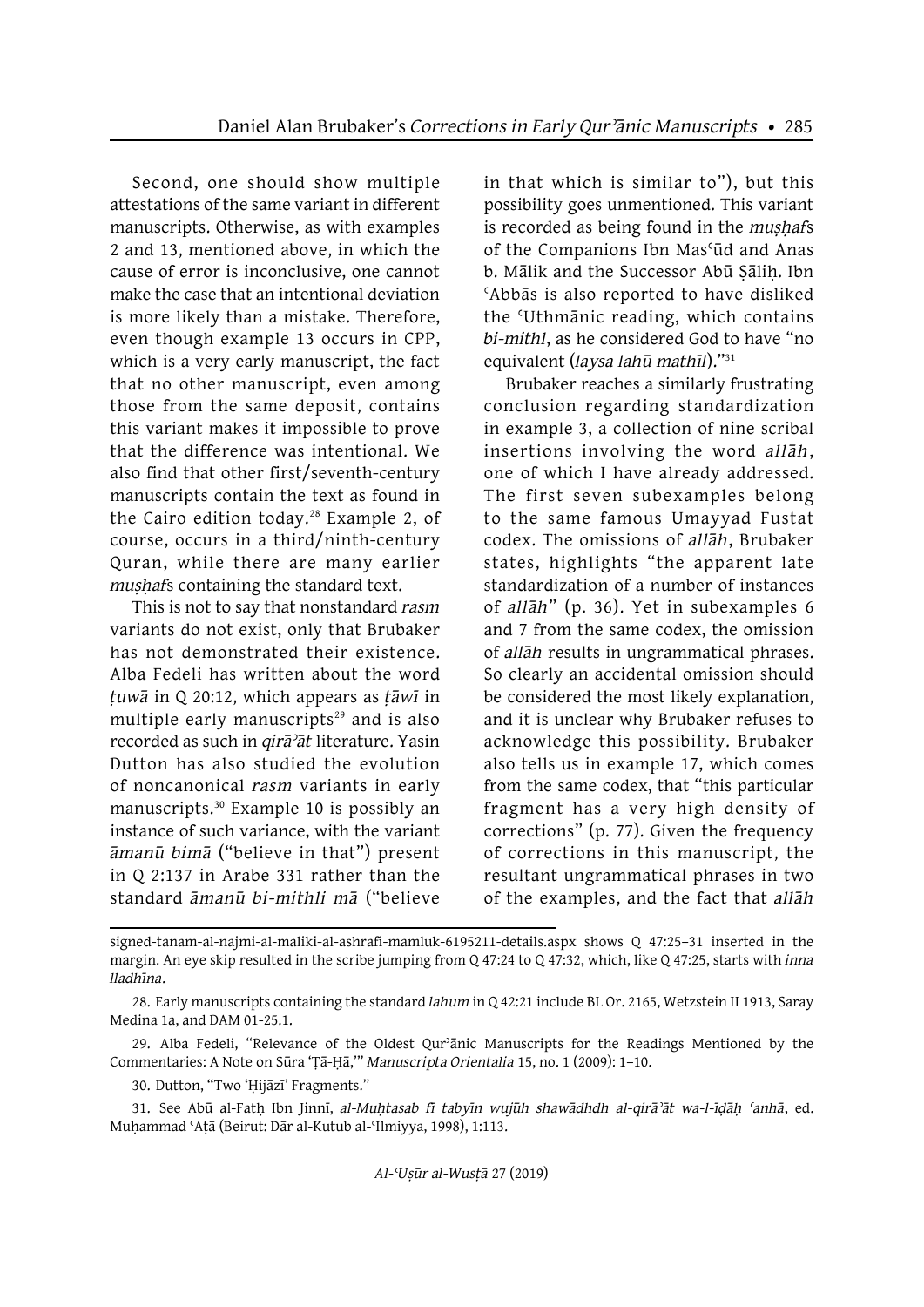is a high-frequency word, what reason do we have to suppose that this is more than just the work of a sloppy scribe? It behooves Brubaker, if he wishes to prove that more than carelessness is at work, to show us that the frequency of corrections involving *allāh* relative to the frequency of the word's occurrence in the manuscript exceeds that of corrections involving other words or phrases. Until such evidence is produced, the only reasonable explanation is accidental omission, as I have stated. It is also obvious by this point that the standard text, with *allāh*, is present in multiple earlier and contemporary manuscripts.<sup>32</sup>

The remaining example, no. 5, comes from a truly fascinating manuscript held at the Museum of Islamic Art in Doha, which contains multiple significant deviations from the standard text. In the single page featured, Brubaker identifies eight points at which the *rasm* diverges and five later corrections. What is particularly interesting is that despite later changes, the page is still not in conformity with the standard text. This fact raises many questions: Is the divergence the result of dictation from faulty memory, a sloppy scribe, or a deliberate deviation from the ʿUthmānic text? Alternatively, does it represent a pre-ʿUthmānic tradition? The manuscript itself certainly postdates

standardization, but the written tradition it represents may be more ancient. Are any of the variants present attested in the Muslim tradition? Are they attributed to Companion(s)? For comparison, we know that many of the variants in the undertext of the Sanaa palimpsest correspond to ones reportedly found in various Companion codices.33 Although these questions may well lie beyond the scope of an introductory book, this example certainly leaves the reader wanting more and looking forward to a follow-up.

In addition to the points made above, there are a number of other errors throughout the book. Under example 7, Brubaker notes the addition of an *alif* to *li-llāh* in Q 23:87 to yield *allāh*, which, he says, "comports with Abū ʿAmr's reading (and another)" (p. 56). Brubaker then cites Michael Cook as observing that this reading aligns with the codex sent by ʿUthmān to Basra, which was one of the four regional exemplars. Brubaker also states that al-Dānī ascribes the insertion to al-Ḥajjāj. Both of these statements are inaccurate: Cook explicitly rejects this variant as belonging to the Basran exemplar,<sup>34</sup> while al-Dānī very strongly rejects reports of this variant being a later addition.<sup>35</sup> Nowhere in this discussion is al-Ḥajjāj

<sup>32.</sup> Q 33:18 and Q 33:24 have the standard *allāh* in BL Or. 2165, Tübingen Ma VI 165, DAM 01-27.1 (upper text), and Saray Medina 1a. Q 33:73 has the standard *allāh* in Saray Medina 1a, BL Or. 2165, DAM 01-29.1, and Tübingen Ma VI 165. Q 41:21 has the standard *allāh* in Saray Medina 1a, Wetzstein II 1913, BL Or. 2165, DAM 01-25.1, and DAM 01-27.1 (upper text). Q 22:40 has the standard *allāh* in Saray Medina 1a, Wetzstein II 1913, BL Or. 2165, Arabe 328c, DAM 01-29.1, and Tübingen Ma VI 165. The two remaining examples are ungrammatical.

<sup>33.</sup> Behnam Sadeghi and Mohsen Goudarzi, "Ṣanʿāʾ 1 and the Origins of the Qurʾān," *Der Islam* 87, no. 1–2 (2012): 1–129. See esp. 115ff.

<sup>34.</sup> Cook, "Stemma of the Regional Codices," 94.

<sup>35.</sup>Al-Dānī, *al-Muqniʿ*, 2:317–318.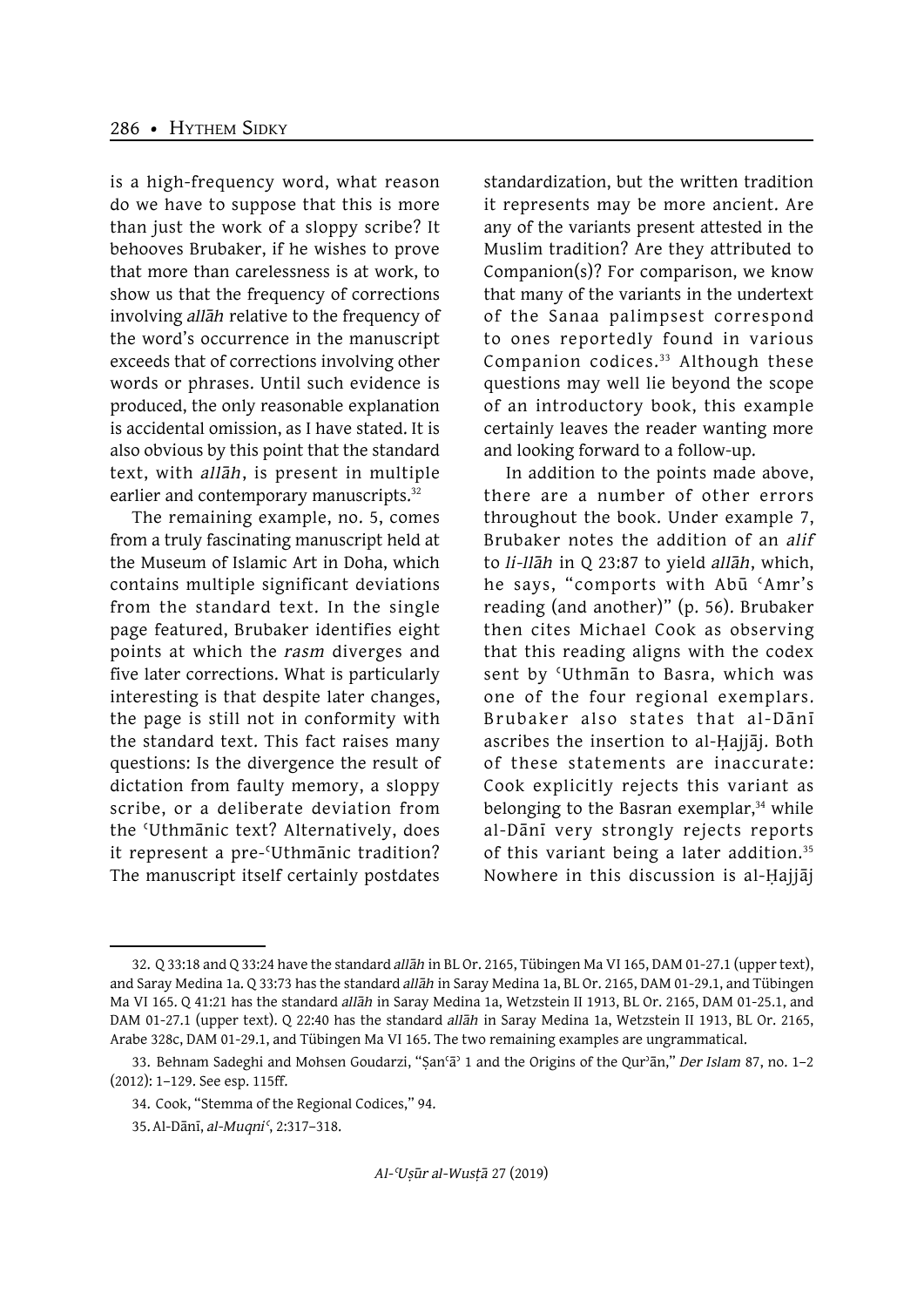mentioned.36 On the basis of the stemma and a number of reports in *al-Muqniʿ*, 37 it seems most likely that this variant was not in the original Basran exemplar and was a later addition; I discuss the variant in more depth in a forthcoming publication. Brubaker cites the Sanaa palimpsest and a second Birmingham palimpsest as examples of highly nonstandard texts (p. 96). However, it is not clear what he means by the Birmingham palimpsest. Half of a folio of the Mingana-Lewis palimpsest is housed in the University of Birmingham library, but its text is standard.<sup>38</sup> The other possibility is the claim by Qasim Al-Samarrai that Birmingham 1572a is a palimpsest. However, this claim has not been accepted by the scholarly community, and no actual text has been uncovered or produced.

Brubaker's addendum, discussing coverings identified in the Cairene *muṣḥaf*, is also problematic. He notes that in many instances, the text beneath the tape extends beyond it so that it can be read, and that it conforms with the standard text (pp. 86–87). He also mentions that he did not inspect the manuscript in person and is reliant on photographs, which do not permit careful investigation. It is therefore puzzling that Brubaker includes this example only to suggest that "the tape might be serving another purpose, such as selective concealing of something that is written on the page" (p. 87). The photographs included in the book very clearly show the irregularity of the coverings, which often obscure letters only partially and rest in between lines of text. Such taping could well be the result of improper storage or conservation, and it is irresponsible to suggest otherwise when (a) concealment of nonstandard text would be a significant discovery in such a (relatively) late manuscript, and (b) the author has given no indication that he has attempted to contact the curator to ascertain further information about the coverings.

If the objective of Brubaker's book is to demonstrate the humanity of the scribes involved in transmitting the Quranic text, it certainly succeeds. It is well presented and accessible, and does an admirable job guiding the reader through a nuanced and technical subject using a series of photographs and clear descriptions. Where it falls short, however, is in its methodology and analysis. Although Brubaker states that he always gives scribal error first consideration, this is not apparent from the book. In fact, the vast majority of examples in the book are best explained through simple scribal error. The main thesis, namely, that the flexibility of the Quranic text persisted centuries beyond its standardization (p. 95), remains unproven. That is not to say that cataloging and

<sup>36.</sup> An unreliable report attributing this variant to al-Ḥajjāj is found in Abū Bakr Ibn Abī Dāwūd, *Kitāb al-Maṣāḥif*, ed. M. al-Sayyid and J. Sharīf (Tanta: Dār al-Ṣaḥāba li-l-Turāth), 347. The issue is also discussed in Omar Hamdan, "The Second Maṣāḥif Project: A Step Towards the Canonization of the Qurʾanic Text," in *The Qurʾān in Context: Historical and Literary Investigations into the Qurʾānic Milieu*, ed. Angelika Neuwirth, Nicolai Sinai, and Michael Marx, 795–835 (Leiden: Brill, 2011). This may be the source of the confusion.

<sup>37.</sup> Al-Dānī, *al-Muqniʿ*, 2:317–318.

<sup>38.</sup> A transcription of the Quranic undertext by Alba Fedeli can be found here: [http://cal-itsee.bham.ac.uk/](http://cal-itsee.bham.ac.uk/itseeweb/fedeli/start.xml) [itseeweb/fedeli/start.xml.](http://cal-itsee.bham.ac.uk/itseeweb/fedeli/start.xml)